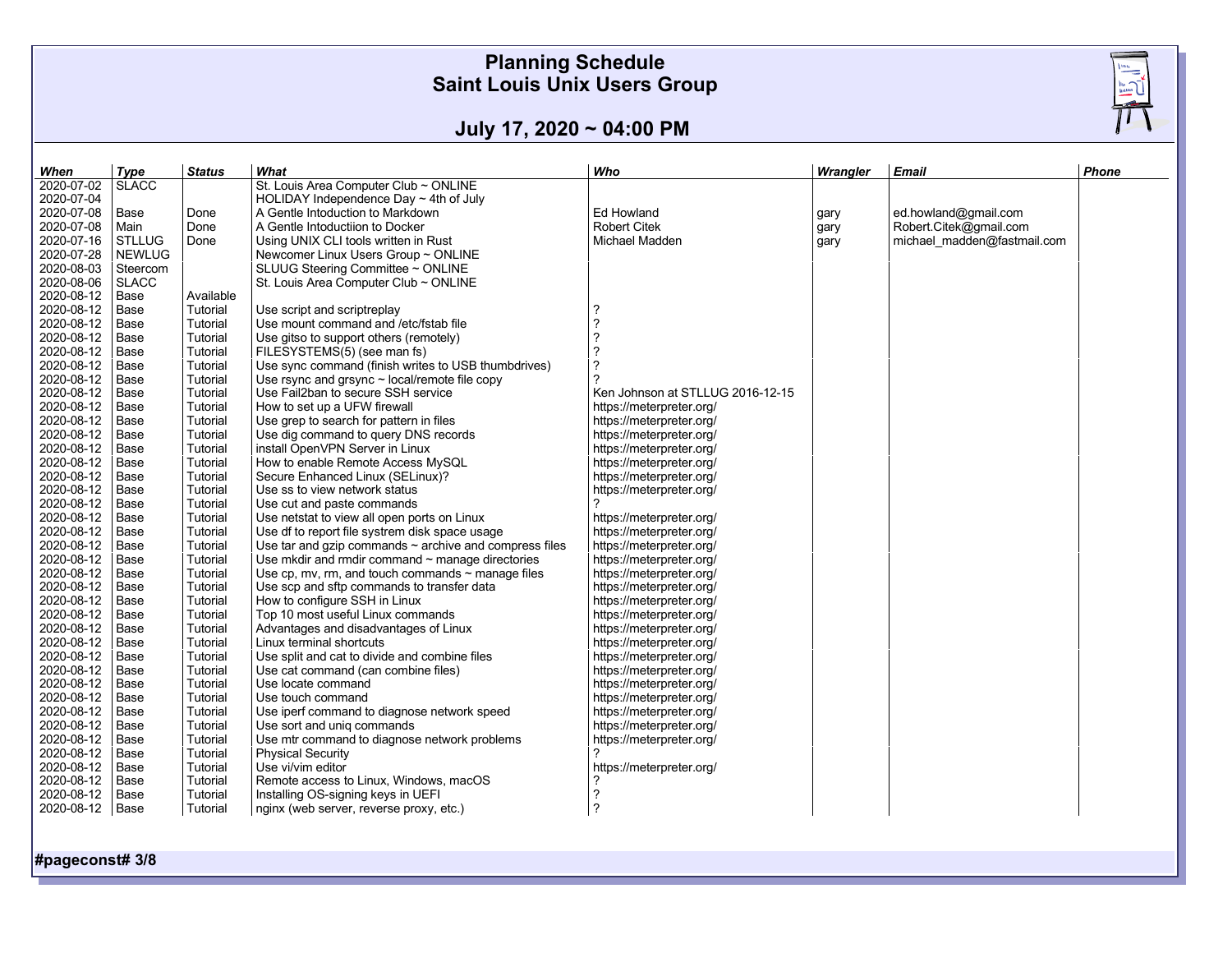$\frac{m_0}{m_0}$ 

# **July 17, 2020 ~ 04:00 PM**

| When              | <b>Type</b>   | <b>Status</b> | What                                                         | Who                                   | Wrangler           | <b>Email</b>           | <b>Phone</b> |
|-------------------|---------------|---------------|--------------------------------------------------------------|---------------------------------------|--------------------|------------------------|--------------|
| 2020-08-12        | Base          | Tutorial      | mutt email client                                            | Jeff Muse as MAIN 2013-01-09          |                    |                        |              |
| 2020-08-12        | Base          | Tutorial      | <b>WHOIS</b>                                                 |                                       |                    |                        |              |
| 2020-08-12        | Base          | Tutorial      | Use PGP/GPG in Email                                         | ?                                     |                    |                        |              |
| 2020-08-12        | Base          | Tutorial      | MS Windows regedit - edit Windows registry from Linux        | ?                                     |                    |                        |              |
| 2020-08-12        | Base          | Tutorial      | Video processing software survey                             | $\overline{\phantom{a}}$              |                    |                        |              |
| 2020-08-12        | Base          | Tutorial      | Audio processing software survey                             | ?                                     |                    |                        |              |
| 2020-08-12        | Base          | Tutorial      | $IRC$ ~ internet Relay Chat                                  | 2                                     |                    |                        |              |
| 2020-08-12        | Base          | Tutorial      | LibreOffice Draw                                             | 7                                     |                    |                        |              |
| 2020-08-12        | Base          | Tutorial      | Dia (drawing software)                                       | stanr as BASE 2013-01-09              |                    |                        |              |
| 2020-08-12        |               |               | AWK and sed                                                  |                                       |                    |                        |              |
|                   | Base          | Tutorial      |                                                              | James Conroy as BASE 2020-01-08       |                    |                        |              |
| 2020-08-12        | Base          | Tutorial      | Regular expressions                                          |                                       |                    |                        |              |
| 2020-08-12        | Base          | Tutorial      | Boot process                                                 | ?                                     |                    |                        |              |
| 2020-08-12        | Base          | Tutorial      | Chrome / Chromium-browser                                    | 2                                     |                    |                        |              |
| 2020-08-12        | Base          | Tutorial      | Chkconfig, init.d, etc.                                      | 2                                     |                    |                        |              |
| 2020-08-12        | Base          | Tutorial      | OpenSSL (CSRs, certificates, s_client)                       | 7                                     |                    |                        |              |
| 2020-08-12        | Base          | Tutorial      | Standard In/Out/Error, Redirection, and Pipes                | 7                                     |                    |                        |              |
| 2020-08-12        | Base          | Tutorial      | Kallithea (source code repository hosting)                   | 7                                     |                    |                        |              |
| 2020-08-12        | Base          | Tutorial      | Division of OSS projects                                     | $\overline{\phantom{a}}$              |                    |                        |              |
| 2020-08-12        | Base          | Tutorial      | DNS installation, setup, and configure                       | 7                                     |                    |                        |              |
| 2020-08-12        | Base          | Tutorial      | <b>DNS Using Different Servers</b>                           |                                       |                    |                        |              |
| 2020-08-12        | Base          | Tutorial      | Finding Linux files and file contents                        | https://meterpreter.org/              |                    |                        |              |
| 2020-08-12        | Base          | Tutorial      | Linux Log Analysis                                           | https://meterpreter.org/              |                    |                        |              |
| 2020-08-12        | Base          | Tutorial      | Use ps, bg, fg, kill, killall, top, htop to manage processes | https://meterpreter.org/              |                    |                        |              |
| 2020-08-12        | Main          | Available     |                                                              |                                       |                    |                        |              |
| 2020-08-12        | Main          | Idea          | Tsunami Vulnerability Scanner                                | Security Now! #775 - 07-14-20         |                    |                        |              |
| 2020-08-12        | Main          | Idea          | Redhat OpenShift Container Platform                          | OpenShift.com/learn/what-is-openshift |                    |                        |              |
| 2020-08-12        | Main          | Idea          | <b>Electronic Voting</b>                                     | Scott Granneman, WUSTL                | Gary               | scott@granneman.com    |              |
| 2020-08-12        | Main          | Idea          | Computing for the Visually Impared                           | Ed Howland                            | Gary               | ed.howland@gmail.com   | 616-206-7911 |
| 2020-08-12        | Main          | Idea          | How Bad is Cryptocurrency                                    | Steven Lembark                        | Gary               | lembark@wrkhors.com    |              |
| 2020-08-12        | Main          | Idea          | Block Chain Concepts (WITHOUT ANY BITCOIN)                   | Professor Feng Hou from Maryville     | <b>Rich Seible</b> | fhou@maryville.edu     |              |
| 2020-08-12        | Main          | Idea          | Introduction to git for distributed version control of files | <b>Robert Citek</b>                   |                    | Robert.Citek@gmail.com |              |
| 2020-08-12        |               | Idea          |                                                              | <b>Andrew Bauer</b>                   | gary               |                        |              |
|                   | Main          |               | ZoneMinder (New January 2020 release)                        |                                       | Gary               |                        |              |
| 2020-08-12        | Main          | Idea          | Apple interfaces and accessories for audio & video           | Don Ellis                             | Gary               |                        |              |
| 2020-08-12        | Main          | Idea          | Ins and outs of Firewalld                                    | Lee Lammert                           | Lee                |                        |              |
| 2020-08-12        | Main          | Idea          | Collect all logins                                           | Joe Bohnenstiehl                      | Gary               | jbohnens@gmail.com     |              |
| 2020-08-12        | Main          | Idea          | Using High End Graphic Cards                                 | <b>Brice Meyer</b>                    | Gary               | bmeyer@sei.cmu.edu     |              |
| 2020-08-12        | TBD           | Contact       | This is our Kansas City contact with Red Hat                 | Adam R. Motlik                        | Gary               |                        | 314-266-8048 |
| 2020-08-12        | <b>TBD</b>    | Idea          | Overview of Functional Programming                           | 7                                     |                    |                        |              |
| 2020-08-12        | TBD           | Idea          | Use vericrypt                                                | stanr MAIN 2019-06-12                 |                    |                        |              |
| 2020-08-12        | TBD           | Idea          | Yubikey ~ Multi Factor Authentication Device                 | 7                                     |                    |                        |              |
| 2020-08-12        | TBD           | Idea          | terraform on Cloud Containers                                | Frank M. Syler                        | Garv               | me@franksiler.com      |              |
| 2020-08-12        | TBD           | Idea          | serverless on Cloud Containers                               | Frank M. Syler                        | Gary               | me@franksiler.com      |              |
| 2020-08-12        | TBD           | Idea          | Ansible/Puppet on Cloud Containers                           | Frank M. Syler                        | Gary               | me@franksiler.com      |              |
| 2020-08-12        | TBD           | Idea          | Smoking Docker (58 slides)                                   | Steven Lembark                        | Gary               | lembark@wrkhors.com    |              |
| 2020-08-20        | <b>STLLUG</b> | Available     |                                                              |                                       |                    |                        |              |
| 2020-08-20 STLLUG |               | Idea          | Microsoft's Windows Subsystem for Linux (WSL)                | Ahjay, Glenn, Brian W. Caldwell @MS   | Gary               |                        |              |
|                   |               |               |                                                              |                                       |                    |                        |              |

**#pageconst# 4/8**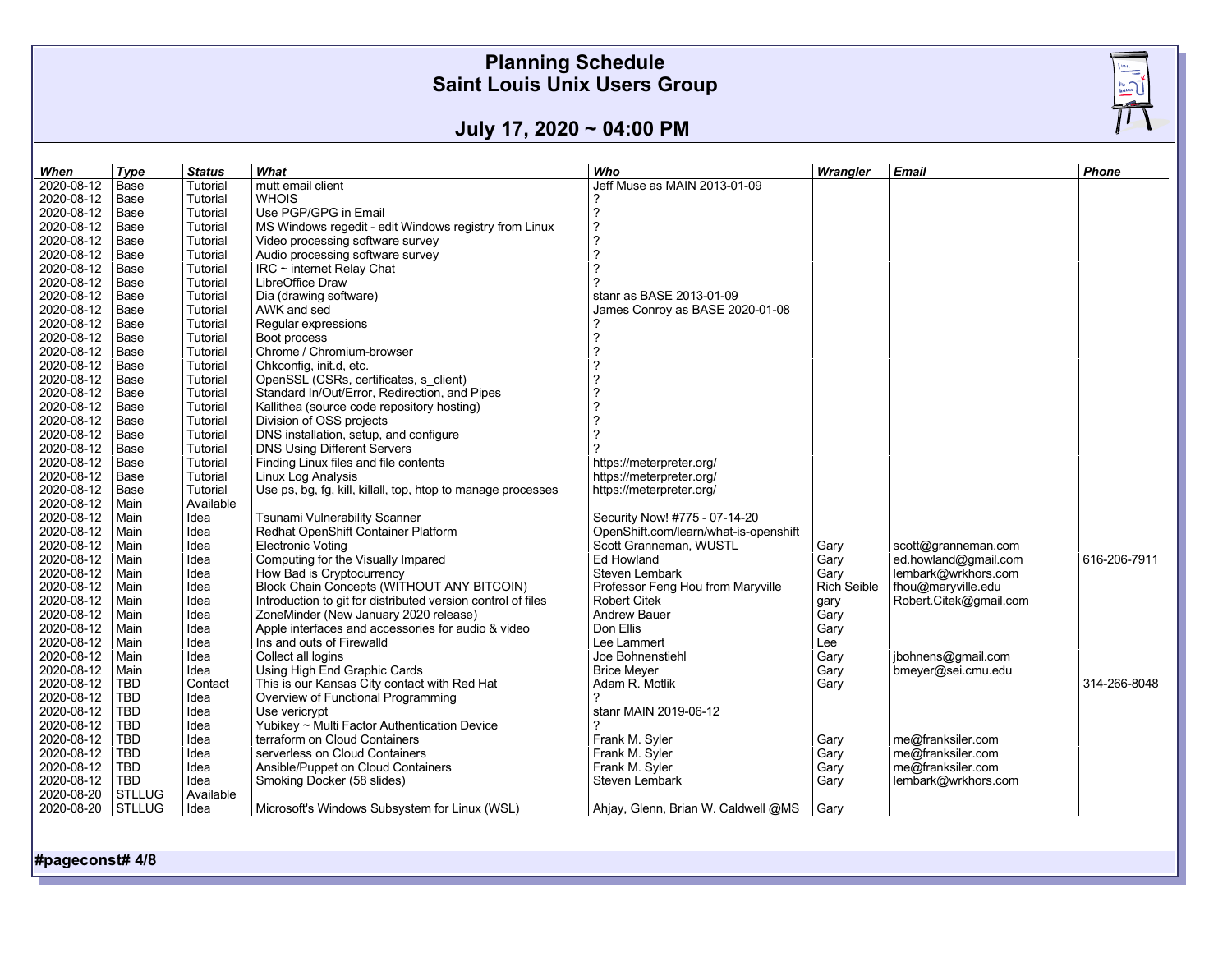$\frac{m_0}{m_0}$ 

# **July 17, 2020 ~ 04:00 PM**

| When       | Type          | <b>Status</b> | What                                              | Who                               | Wrangler | <b>Email</b>           | Phone        |
|------------|---------------|---------------|---------------------------------------------------|-----------------------------------|----------|------------------------|--------------|
| 2020-08-20 | <b>STLLUG</b> | Idea          | Oracle Linux                                      |                                   | Gary     |                        |              |
| 2020-08-20 | <b>STLLUG</b> | Idea          | IBM and Red Hat                                   | George Switzer                    | Gary     | gswitzer@us.ibm.com    | 309-264-8569 |
| 2020-08-20 | TBD           | Idea          | OpenWrt ~ Secure Your Router with Linux           | https://openwrt.org/              |          |                        |              |
| 2020-08-20 | <b>TBD</b>    | Idea          | SUSE on Raspberry Pi                              | Joe Bohnenstiehl                  | Gary     | jbohnens@gmail.com     |              |
| 2020-08-20 | TBD           | Idea          | Ripgrep and FZF (should this be 2 seprate?)       | Tom Hrausicky                     | Gary     | tchrabusicky@gmail.com |              |
| 2020-08-20 | <b>TBD</b>    | Idea          | Raspberry Pi 4 Installation                       | <b>Brian Bilgere</b>              | Gary     | bfka2000@gmail.com     |              |
| 2020-08-25 | <b>NEWLUG</b> |               | Newcomer Linux Users Group ~ ONLINE               |                                   |          |                        |              |
| 2020-08-31 | Steercom      |               | SLUUG Steering Committee for September ~ ONLINE   |                                   |          |                        |              |
| 2020-09-03 | <b>SLACC</b>  |               | St. Louis Area Computer Club ~ ONLINE             |                                   |          |                        |              |
| 2020-09-09 | Base          | Available     |                                                   |                                   |          |                        |              |
| 2020-09-09 |               | Available     |                                                   |                                   |          |                        |              |
| 2020-09-17 | Main          |               |                                                   |                                   |          |                        |              |
|            | <b>STLLUG</b> | Available     |                                                   |                                   |          |                        |              |
| 2020-09-22 | <b>NEWLUG</b> |               | Newcomer Linux Users Group ~ ONLINE               |                                   |          |                        |              |
| 2020-10-01 | <b>SLACC</b>  |               | St. Louis Area Computer Club ~ ONLINE             |                                   |          |                        |              |
| 2020-10-03 |               |               | <b>Library Reservations</b>                       | Stan & Phil?                      |          |                        |              |
| 2020-10-05 | Steercom      |               | SLUUG Steering Committee ~ ONLINE                 |                                   |          |                        |              |
| 2020-10-14 | Base          | Available     |                                                   |                                   |          |                        |              |
| 2020-10-14 | Main          | Available     |                                                   |                                   |          |                        |              |
| 2020-10-14 | Main          | Idea          | openVAS upgrade (No earlier than Oct)             | Tony Zafiropoulos, Sys Engr, CISA | Gary     | tonyz@CTiTEK.com       | 314-504-3974 |
| 2020-10-15 | <b>STLLUG</b> | Available     |                                                   |                                   |          |                        |              |
| 2020-10-27 | <b>NEWLUG</b> |               | Newcomer Linux Users Group ~ ONLINE               |                                   |          |                        |              |
| 2020-11-02 | Steercom      |               | SLUUG Steering Committee ~ ONLINE                 |                                   |          |                        |              |
| 2020-11-05 | <b>SLACC</b>  |               | St. Louis Area Computer Club ~ ONLINE             |                                   |          |                        |              |
| 2020-11-11 |               |               | <b>HOLIDAY Vetrans Day</b>                        |                                   |          |                        |              |
| 2020-11-11 | Base          | Available     |                                                   |                                   |          |                        |              |
| 2020-11-11 | Main          | Available     |                                                   |                                   |          |                        |              |
| 2020-11-19 | <b>STLLUG</b> | Available     |                                                   |                                   |          |                        |              |
| 2020-11-24 | <b>NEWLUG</b> |               | Newcomer Linux Users Group ~ ONLINE               |                                   |          |                        |              |
| 2020-11-26 |               |               | <b>HOLIDAY Thanksgiving Day</b>                   |                                   |          |                        |              |
| 2020-11-30 | Steercom      |               | SLUUG Steering Committee for December ~ ONLINE    |                                   |          |                        |              |
| 2020-12-03 | <b>SLACC</b>  |               | St. Louis Area Computer Club ~ ONLINE             |                                   |          |                        |              |
| 2020-12-09 | Base          | Available     |                                                   |                                   |          |                        |              |
| 2020-12-09 | Main          | Available     |                                                   |                                   |          |                        |              |
| 2020-12-15 | <b>NEWLUG</b> |               | Newcomer Linux Users Group ~ 3rd Tuesday ~ ONLINE |                                   |          |                        |              |
| 2020-12-17 | <b>STLLUG</b> | Available     |                                                   |                                   |          |                        |              |
| 2020-12-24 |               |               | Christmas Eve                                     |                                   |          |                        |              |
| 2020-12-25 |               |               | <b>HOLDIAY Christmas Day</b>                      |                                   |          |                        |              |
| 2020-12-31 |               |               | New Year Eve                                      |                                   |          |                        |              |
| 2021-01-01 |               |               | <b>HOLIDAY New Year 2021</b>                      |                                   |          |                        |              |
| 2021-01-04 | Steercom      |               | SLUUG Steering Committee ~ ONLINE                 |                                   |          |                        |              |
| 2021-01-07 | <b>SLACC</b>  |               | St. Louis Area Computer Club ~ ONLINE             |                                   |          |                        |              |
| 2021-01-13 | Base          | Available     |                                                   |                                   |          |                        |              |
| 2021-01-13 | Main          | Available     |                                                   |                                   |          |                        |              |
| 2021-01-21 | <b>STLLUG</b> | Available     |                                                   |                                   |          |                        |              |
| 2021-01-26 | <b>NEWLUG</b> |               | Newcomer Linux Users Group ~ ONLINE               |                                   |          |                        |              |
| 2021-02-01 | Steercom      |               | SLUUG Steering Committee ~ ONLINE                 |                                   |          |                        |              |
|            |               |               |                                                   |                                   |          |                        |              |
|            |               |               |                                                   |                                   |          |                        |              |

**#pageconst# 5/8**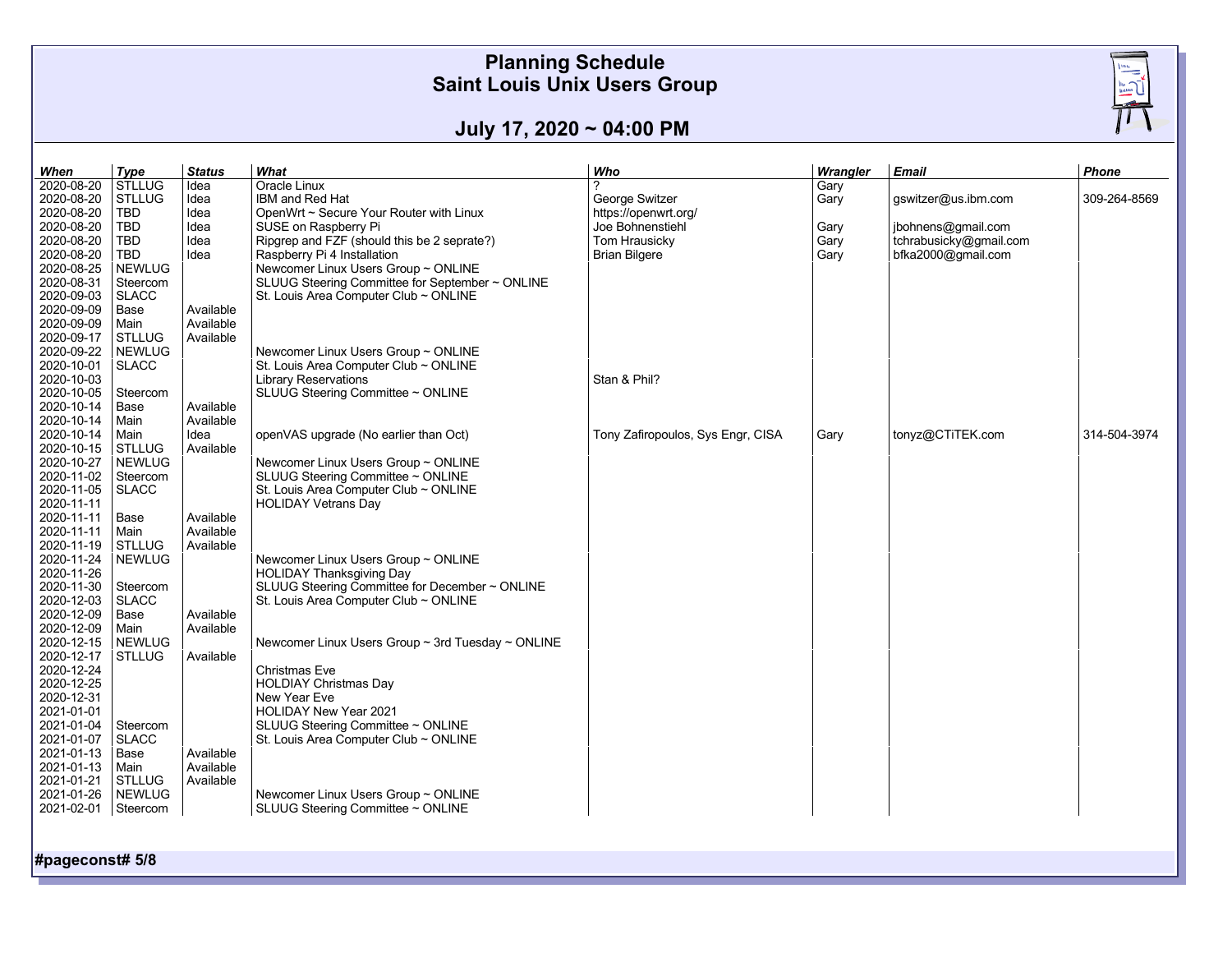$\begin{picture}(20,20) \put(0,0){\line(1,0){10}} \put(15,0){\line(1,0){10}} \put(15,0){\line(1,0){10}} \put(15,0){\line(1,0){10}} \put(15,0){\line(1,0){10}} \put(15,0){\line(1,0){10}} \put(15,0){\line(1,0){10}} \put(15,0){\line(1,0){10}} \put(15,0){\line(1,0){10}} \put(15,0){\line(1,0){10}} \put(15,0){\line(1,0){10}} \put(15,0){\line(1$ 

# **July 17, 2020 ~ 04:00 PM**

| When             | <b>Type</b>        | <b>Status</b> | What                                      | Who                     | Wrangler   | <b>Email</b>        | <b>Phone</b> |
|------------------|--------------------|---------------|-------------------------------------------|-------------------------|------------|---------------------|--------------|
| 2021-02-10       |                    |               | <b>SLUUG Annual Meeting and Elections</b> |                         |            |                     |              |
| 2021-02-10       | Base               | Available     |                                           |                         |            |                     |              |
| 2021-02-10       | Main               | Available     |                                           |                         |            |                     |              |
| 2021-07-14       | Base               | Available     |                                           |                         |            |                     |              |
| 2021-07-15       | <b>STLLUG</b>      | Available     |                                           |                         |            |                     |              |
| 2038-01-18       | Base               | Idea          | SLUUG Calendar on Thunderbird Calendar    | Stan R                  |            |                     |              |
| 2038-01-18       | Base               | Not Ready     | Using Data Form in Calc                   | Stan R                  | Gary       | stanr@sluug.org     | 314-298-1183 |
| 2038-01-18       | Base               | Secondary     | Keyboard Karaoke                          |                         |            |                     |              |
| 2038-01-18       | Base               | Tutorial      | Learning Linux by Exploring               | Stan R                  |            |                     |              |
| 2038-01-18       | Base               | Withdrawn     | SplashTop (Commercial Site)               | 7                       |            |                     |              |
| 2038-01-18       | Base               | Withdrawn     | Using UUCP in this Century                | <b>Terry Linhardt</b>   | Gary       | tlinhardt@gmail.com |              |
| 2038-01-18       | Main               | Imposisible   | Research utilization of Linux at SLU      | Erik Kaufman            | Gary       |                     |              |
| 2038-01-18       | STLLUG             | Idea          | The Year of Linux on the Desktop          | Linus Tovalds           | R.M.S.     |                     |              |
| 2038-01-18       | <b>STLLUG</b>      | Impossible    | Belenix Linux (Discontinued)              | Jeff Logullo            |            |                     |              |
| 2038-01-18       | <b>STLLUG</b>      | Withdrawn     | Everything I Know About SAMBA             | Stan R                  | Stan R     | stanr@sluug.org     | 314-298-1183 |
| 2038-01-18       | <b>TBD</b>         | Idea          | Key Management                            | Yi Yang                 |            |                     |              |
| 2038-01-18       | TBD                | Idea          | Security Issues                           | Yi Yang                 |            |                     |              |
| 2038-01-18       | <b>TBD</b>         | Idea          | logcheck, fcheck                          | Craig Buchek            |            |                     |              |
| 2038-01-18       | <b>TBD</b>         | Idea          | <b>Test-Driven Development</b>            | <b>Brian Button</b>     |            |                     |              |
| 2038-01-18       | TBD.               | Idea          | <b>Test-Driven Development</b>            | Craig Buchek            |            |                     |              |
| 2038-01-18       | <b>TBD</b>         | Idea          | Ruby on Rails                             | Craig Buchek            |            |                     |              |
| 2038-01-18       |                    |               | Mac OS X topics                           | Craig Buchek            |            |                     |              |
| 2038-01-18       | TBD.<br><b>TBD</b> | Idea<br>Idea  | wget and curl                             | Craig Buchek            |            |                     |              |
| 2038-01-18       | <b>TBD</b>         |               | CoffeeScript, HAML, and SASS              |                         |            |                     |              |
|                  |                    | Idea          | <b>Web Browsers</b>                       | Craig Buchek            |            |                     |              |
| 2038-01-18       | <b>TBD</b>         | Idea          |                                           | Craig Buchek            |            |                     |              |
| 2038-01-18       | <b>TBD</b>         | Idea          | <b>Web Servers</b>                        | Craig Buchek            |            |                     |              |
| 2038-01-18       | <b>TBD</b>         | Idea          | <b>HTML</b>                               | Craig Buchek            |            |                     |              |
| 2038-01-18       | <b>TBD</b>         | Idea          | <b>HTTP</b>                               | Craig Buchek            |            |                     |              |
| 2038-01-18       | <b>TBD</b>         | Idea          | <b>ZFS</b>                                | Jeff Logullo            |            |                     |              |
| 2038-01-18       | <b>TBD</b>         | Idea          | ZFS Versioning Filenames (snapshots?)     | Jeff Logullo            |            |                     |              |
| 2038-01-18       | <b>TBD</b>         | Idea          | Project Indiana                           | Jeff Logullo            |            |                     |              |
| 2038-01-18       | <b>TBD</b>         | Idea          | <b>MySQL</b>                              | Jeff Logullo            |            |                     |              |
| 2038-01-18       | <b>TBD</b>         | Idea          | IBM Virtualization Demonstration          | Sammie                  |            |                     |              |
| 2038-01-18       | <b>TBD</b>         | Idea          | <b>Flying Boxes</b>                       | <b>Kyle Cordes</b>      |            |                     |              |
| 2038-01-18       | <b>TBD</b>         | Idea          | The Swiss Army Knife of ffmpeg            | Kyle Cordes             |            |                     |              |
| 2038-01-18       | <b>TBD</b>         | Idea          | Red Hat Community Topics                  | Joe "Zonker" Brockmeier |            |                     |              |
| 2038-01-18       | TBD                | Idea          | <b>Red Hat Topics</b>                     | Joe "Zonker" Brockmeier |            |                     |              |
| 2038-01-18       | <b>TBD</b>         | Idea          | Red Hat Cloud Topics                      | Joe "Zonker" Brockmeier |            |                     |              |
| 2038-01-18       | <b>TBD</b>         | Idea          | Technical Books That Had an Impact        | Ken Johnson             |            |                     |              |
| 2038-01-18       | <b>TBD</b>         | Idea          | OpenBSD for Linux Users                   | Ken Johnson             |            |                     |              |
| 2038-01-18       | <b>TBD</b>         | Idea          | Build and Manage Desktop Applications     | ?                       | Lee        |                     |              |
| 2038-01-18       | TBD.               | Idea          | Nuclear Belly Button Battery              | ?                       |            |                     |              |
| 2038-01-18       | <b>TBD</b>         | Idea          | WireGuard                                 | 7                       |            |                     |              |
| 2038-01-18       | <b>TBD</b>         | Idea          | Scribus                                   | Stan R                  |            |                     |              |
| 2038-01-18       | <b>TBD</b>         | Idea          | <b>VMware</b>                             | Matt Skipton            | Carl Fitch |                     |              |
| 2038-01-18   TBD |                    | Idea          | PHP hello world talk with the PHP group   |                         |            |                     |              |
|                  |                    |               |                                           |                         |            |                     |              |

#### **#pageconst# 6/8**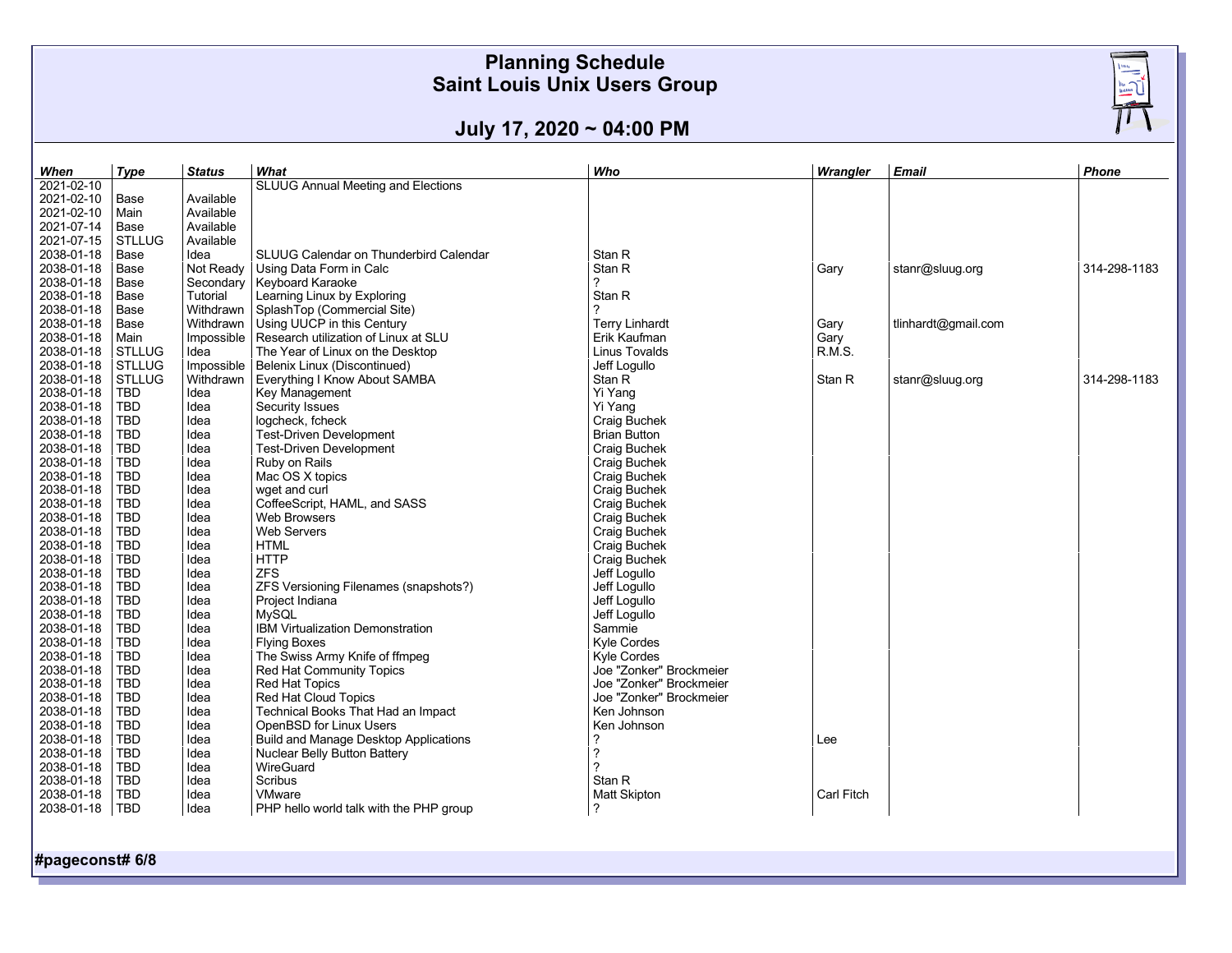| <b>Planning Schedule</b><br><b>Saint Louis Unix Users Group</b> |             |               |                                                          |                              |           |                     |       |  |
|-----------------------------------------------------------------|-------------|---------------|----------------------------------------------------------|------------------------------|-----------|---------------------|-------|--|
| July 17, 2020 ~ 04:00 PM                                        |             |               |                                                          |                              |           |                     |       |  |
|                                                                 |             |               |                                                          |                              |           |                     |       |  |
| When                                                            | <b>Type</b> | <b>Status</b> | What                                                     | Who                          | Wrangler  | <b>Email</b>        | Phone |  |
| 2038-01-18                                                      | TBD         | Idea          | PHP or generic programming language                      | 7                            |           |                     |       |  |
| 2038-01-18                                                      | TBD         | Idea          | USB                                                      | ?                            |           |                     |       |  |
| 2038-01-18                                                      | TBD         | Idea          | Desktop Distro roundup                                   | $\overline{\phantom{a}}$     |           |                     |       |  |
| 2038-01-18                                                      | TBD         | Idea          | Desktop Environment roundup                              | $\overline{\phantom{a}}$     |           |                     |       |  |
| 2038-01-18                                                      | TBD         | Idea          | Emacs                                                    | Deech?                       |           |                     |       |  |
| 2038-01-18                                                      | TBD         | Idea          | <b>Bitcoin</b>                                           |                              |           |                     |       |  |
| 2038-01-18                                                      | TBD         | Idea          | Mind-mapping Applications                                | ?                            |           |                     |       |  |
| 2038-01-18                                                      | TBD         | Idea          | OpenID/OAuth                                             | 7                            |           |                     |       |  |
| 2038-01-18                                                      | TBD         | Idea          | <b>SASL</b>                                              | 7                            |           |                     |       |  |
| 2038-01-18                                                      | TBD         | Idea          | Fedora Design Suite                                      | 7                            |           |                     |       |  |
| 2038-01-18                                                      | TBD         | Idea          | R statistics package                                     | 7                            |           |                     |       |  |
| 2038-01-18                                                      | <b>TBD</b>  | Idea          | Fedora Security Lab                                      | 7                            |           |                     |       |  |
| 2038-01-18                                                      | TBD         | Idea          | MAC OSX server                                           | 7                            |           |                     |       |  |
| 2038-01-18                                                      | TBD         | Idea          | NoSQL                                                    | 7                            |           |                     |       |  |
| 2038-01-18                                                      | TBD         | Idea          | coreboot                                                 |                              |           |                     |       |  |
| 2038-01-18                                                      | TBD         | Idea          | Wehrenberg Theaters Digital Projectors                   |                              | Gary      |                     |       |  |
| 2038-01-18                                                      | TBD         | Idea          | Hostirian/Primary.NET Data Center                        |                              |           |                     |       |  |
| 2038-01-18                                                      | TBD         | Idea          | <b>GUI builders</b>                                      |                              |           |                     |       |  |
| 2038-01-18                                                      | TBD         | Idea          | Developing for (web, native) iPhone                      | ?                            |           |                     |       |  |
| 2038-01-18                                                      | TBD         | Idea          | <b>CPUs</b>                                              | ?                            |           |                     |       |  |
| 2038-01-18                                                      | TBD         | Idea          | HP-UX current release, features, future                  | 7                            |           |                     |       |  |
| 2038-01-18                                                      | TBD         | Idea          | Solaris or OpenSolaris current release, features, future |                              |           |                     |       |  |
| 2038-01-18                                                      | TBD         | Idea          | SuSE or OpenSUSE recent releases                         | Gary Hollingsworth?          |           |                     |       |  |
| 2038-01-18                                                      | TBD         | Idea          | Red Hat Enterprise Linux (RHEL) or Fedora                | Tried Clark Smith at Red Hat |           |                     |       |  |
| 2038-01-18                                                      | TBD         | Idea          | Apple current release, features, future                  |                              |           |                     |       |  |
| 2038-01-18                                                      | TBD         | Idea          | AIX current release, features, future                    | Someone from IBM corporate?  |           |                     |       |  |
| 2038-01-18                                                      | TBD         | Idea          | Current tools for web development                        |                              |           |                     |       |  |
| 2038-01-18                                                      | TBD         | Idea          | Setting up an Email server                               | ?                            |           |                     |       |  |
| 2038-01-18                                                      | TBD         | Idea          | Munin (resource monitoring)                              | 7                            |           |                     |       |  |
| 2038-01-18                                                      | TBD         | Idea          | Recovering from disaster                                 | 7                            |           |                     |       |  |
| 2038-01-18                                                      | TBD         | Idea          | Geo-separation of data centers                           | 7                            |           |                     |       |  |
| 2038-01-18                                                      | TBD         | Idea          | Gnome 3 (getting past the hate)                          | 7                            |           |                     |       |  |
| 2038-01-18                                                      | TBD         | Idea          | Gaming on Linux with Steam                               | 7                            |           |                     |       |  |
| 2038-01-18                                                      | TBD         | Idea          | 3D Printing                                              | 7                            |           |                     |       |  |
| 2038-01-18                                                      | TBD         | Idea          | Ansible (more in-depth, hands-on)                        | 7                            |           |                     |       |  |
| 2038-01-18                                                      | TBD         | Idea          | pfSense (firewall/router)                                | 7                            |           |                     |       |  |
| 2038-01-18                                                      | TBD         | Idea          | VPN ~ Virtual NeworkComputing                            | 7                            |           |                     |       |  |
| 2038-01-18                                                      | TBD         | Idea          | Recent NSA and Security Updates                          | 7                            |           |                     |       |  |
| 2038-01-18                                                      | TBD         | Idea          | Diversity in Tech                                        | ?                            |           |                     |       |  |
| 2038-01-18                                                      | TBD         | Idea          | GPU processing                                           | 7                            |           |                     |       |  |
| 2038-01-18                                                      | TBD         | Idea          | Homebrew on Linux, macOS and Win10                       |                              | Don Ellis | don.ellis@gmail.com |       |  |
| 2038-01-18                                                      | TBD         | Speaker       | PGP and GPG                                              | <b>Scott Nesler</b>          |           |                     |       |  |
| 2038-01-18                                                      | <b>TBD</b>  | Speaker       | <b>GIMP</b>                                              | Scott Nesler                 |           |                     |       |  |

**#pageconst# 7/8**

2038-01-18 TBD Speaker GIMP<br>2038-01-18 TBD Speaker Oracle Solaris Speaker Speaker Speaker Speaker Speaker Speaker

2038 TBD Speaker Oracle Solaris Contract Contract of Speaker Mailman Speaker Museum Speaker Museum Speaker Speaker Speaker Speaker Speaker Speaker Speaker Speaker Speaker Speaker Speaker Speaker Speaker Speaker Speaker Spe 2038-01-18 TBD Speaker Mailman Shows Barrow Jeff Muse<br>2038-01-18 TBD Speaker Developing for Mobile Platforms Shows Mark Volkmann Developing for Mobile Platforms